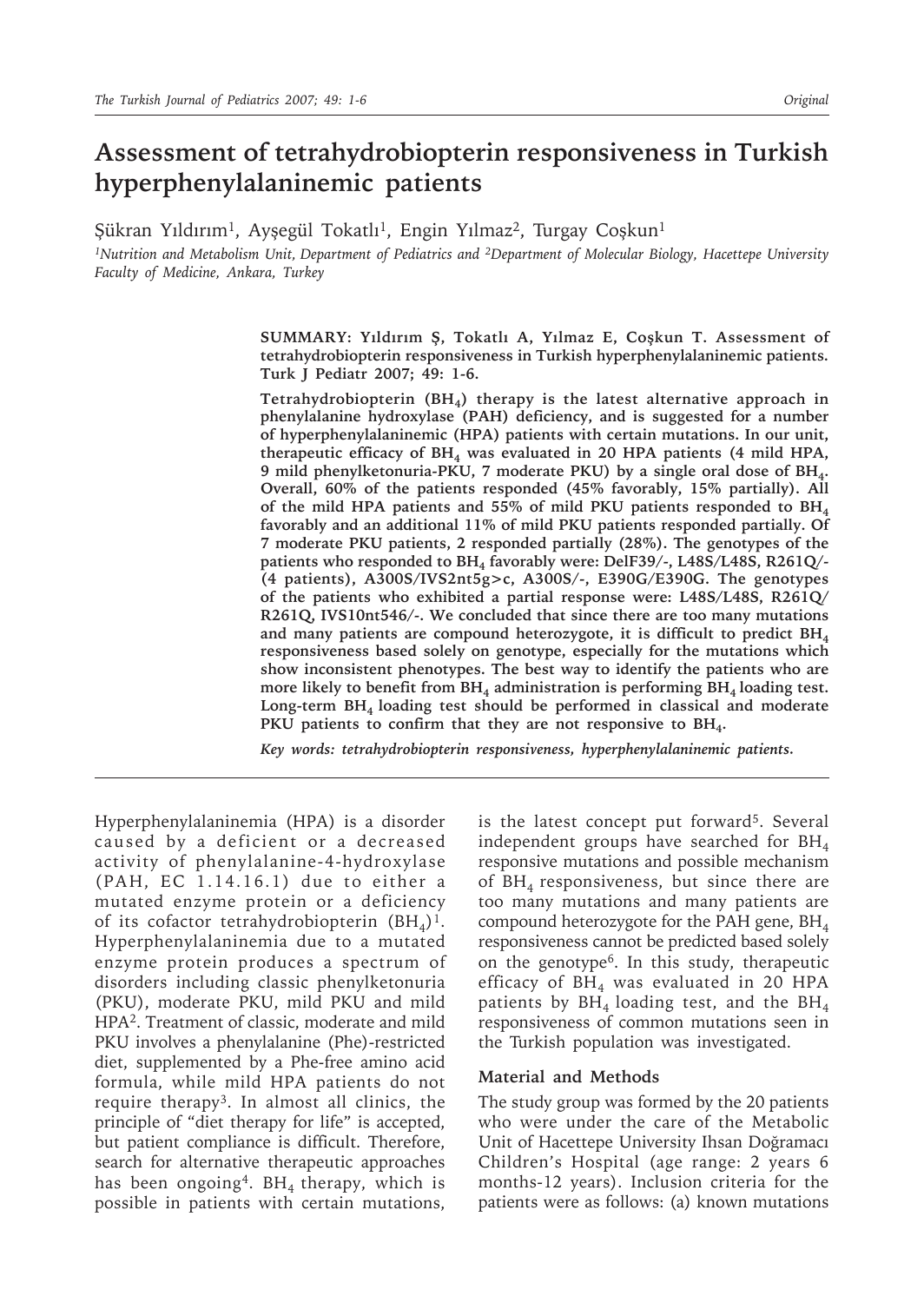in the PAH gene, (b) normal pterin profile and dihydropteridine reductase activity, (c) normal nutriture and no other additional chronic disease, and (d) patient or parental acceptance of the loading test.

The Phe levels at diagnosis of the patients included in the study ranged from 3.5 to 18.6 mg/dl. Sixteen of 20 patients were taking low Phe diet, with various degrees of success in attaining blood Phe levels between 3 and 6 mg/dl. Four patients were not following a low Phe diet as they were mild HPA. For diagnostic and therapeutic purposes, patients were classified according to the metabolic phenotype as Guldberg proposed in 19982. Therefore, 4 patients were defined as mild HPA (Phe levels on unrestricted nutrition under 10 mg/dl and tolerance above 600 mg Phe/day), 9 patients as mild PKU (Phe levels on unrestricted nutrition between 6 and 10 mg/dl and tolerance: 400-600 mg Phe/day) and 7 patients as moderate PKU (Phe levels on unrestricted nutrition between 10 and 20 mg/dl and tolerance: 350-400 mg Phe/day).

Parents of all children in this study signed an informed consent agreement in accord with the Helsinki Declarations of 1964, revised in Edinburgh in 2000. Our hospital Ethics Committee approved the study.

 $6R-BH<sub>4</sub>$  (Schirck's Laboratories, Switzerland), the biologically active form, was used for all tests. Patients were instructed to continue the same dietary practice during the test. Basal blood samples were taken from all patients. Patients with basal Phe levels >10 mg/dl (8 patients) were given 20 mg/kg  $BH<sub>4</sub>$  after 3 hours of fasting and 30 minutes before the meal to ensure good absorption. For patients who could not swallow the tablets, tablets were dissolved in 20 ml water in dim light and the suspension was administered in 30 minutes. Blood sampling was then done at 4, 8, 12 and 24 hours. Patients with basal Phe levels <10 mg/dl (12 patients) were given 100 mg/kg Phe, and plasma Phe levels were confirmed to peak 3 hours after the challenge. The remainder of the test was the same as described above. Plasma Phe levels were determined using high performance liquid chromatography (HPLC) analysis.

The  $BH<sub>4</sub>$  loading test is considered positive when initial plasma Phe concentrations decrease by at least 30% after 8 hours. If plasma Phe values decreased >30% after 12-16 hours, patients were considered as partially responsive or slow responders7.

# **Results**

In our PKU patients, 9 out of 20 (45%; 4 mild HPA, 5 mild PKU) responded with a decrease greater than 30% in plasma Phe concentrations 8 hours after a single dose of  $BH<sub>4</sub>$ , and in 4 of these 9 responder patients, the decrease was at least 50%. In all of the responder patients, the decrease was greater than 70% in the 24th hour. Phe levels during the test and metabolic phenotype and genotype of  $BH<sub>4</sub>$  responder patients are shown in Figure 1.

Three additional patients (1 mild PKU, 2 moderate PKU) may be considered as slow responders, as a >30% reduction was reached only 24 hours' postloading. Phe levels during the test and metabolic phenotype and genotype of these slow responders are shown in Figure 2.

Eight of the 20 patients did not respond to BH<sub>4</sub>. Phe levels during the test and metabolic phenotype and genotype of these patients are shown in Figure 3.

In our study, all of mild HPA and 55% of mild PKU patients responded to  $BH<sub>4</sub>$  favorably. One additional mild PKU patient (genotype: L48S/ L48S) exhibited a partial response (11%) while the other mild PKU patient with the same mutation favorably responded to  $BH<sub>4</sub>$ . Patients with moderate PKU did not have a favorable response to  $BH<sub>4</sub>$  loading; only 2 of them (genotype: R261Q/R261Q and IVS10nt546/-) exhibited a partial response (28%).

## **Discussion**

Our aim in this study was to evaluate  $BH<sub>4</sub>$ responsiveness of common mutations seen in the Turkish population and to search for the optimal candidates for  $BH<sub>4</sub>$  therapy.

The most common mutation seen in the Turkish population is IVS10nt5468. It is known as a null mutation which completely abolishes PAH enzyme activity on the affected allele and is associated with only minimal amounts of PAH-immunoreactive protein according to in vitro expression studies<sup>9</sup>. We performed Phe/BH<sub>4</sub> loading test in 4 patients and  $BH<sub>4</sub>$ loading test in 1 patient who carry this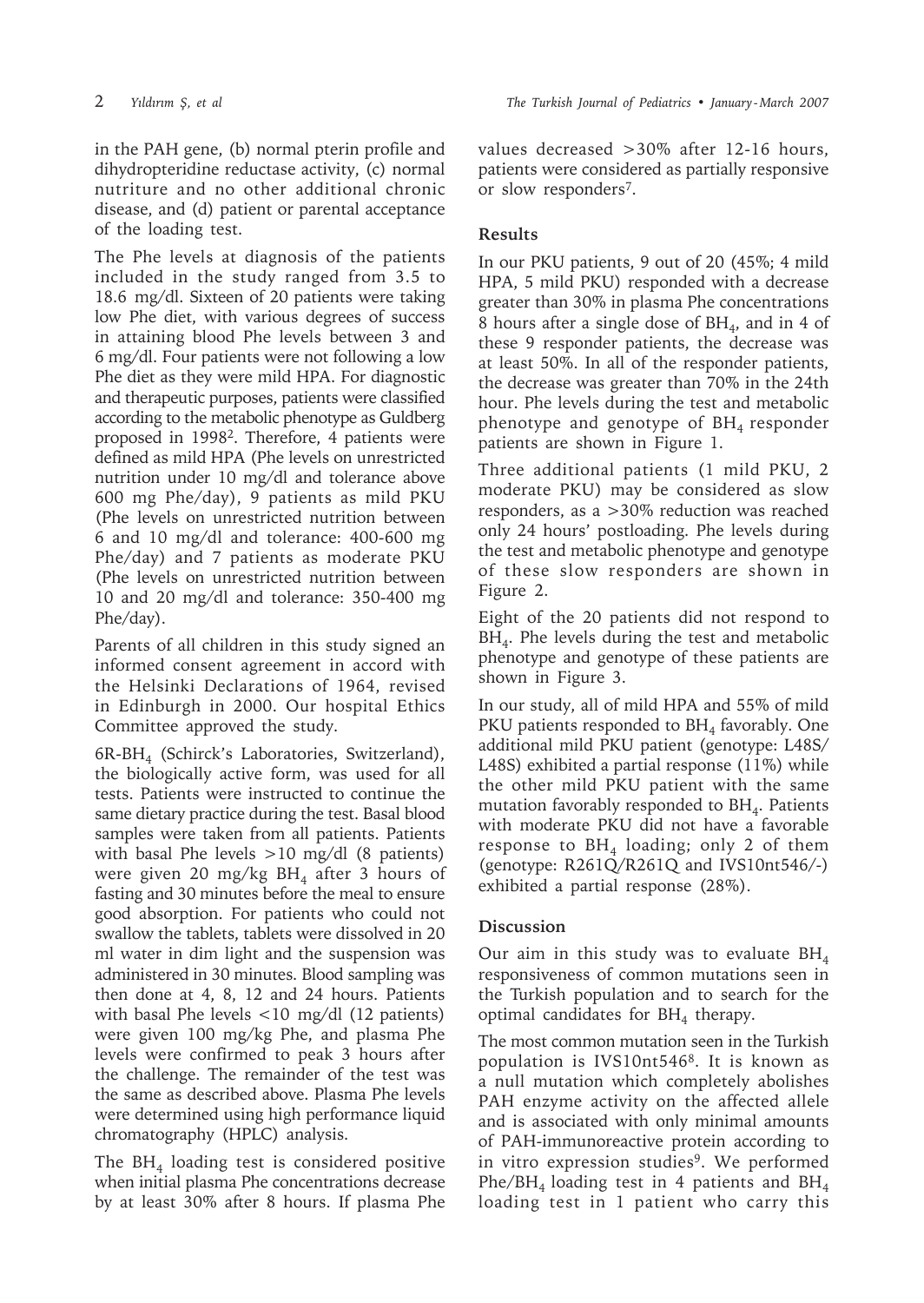

Fig. 1. Courses of plasma Phe concentrations during a challenge with BH<sub>4</sub> or Phe/BH<sub>4</sub> of nine good responder patients with indicated genotypes and phenotypes.



Fig. 2. Courses of plasma Phe concentrations during a challenge with BH<sub>4</sub> or Phe/BH<sub>4</sub> of three slow responder patients with indicated genotypes and phenotypes.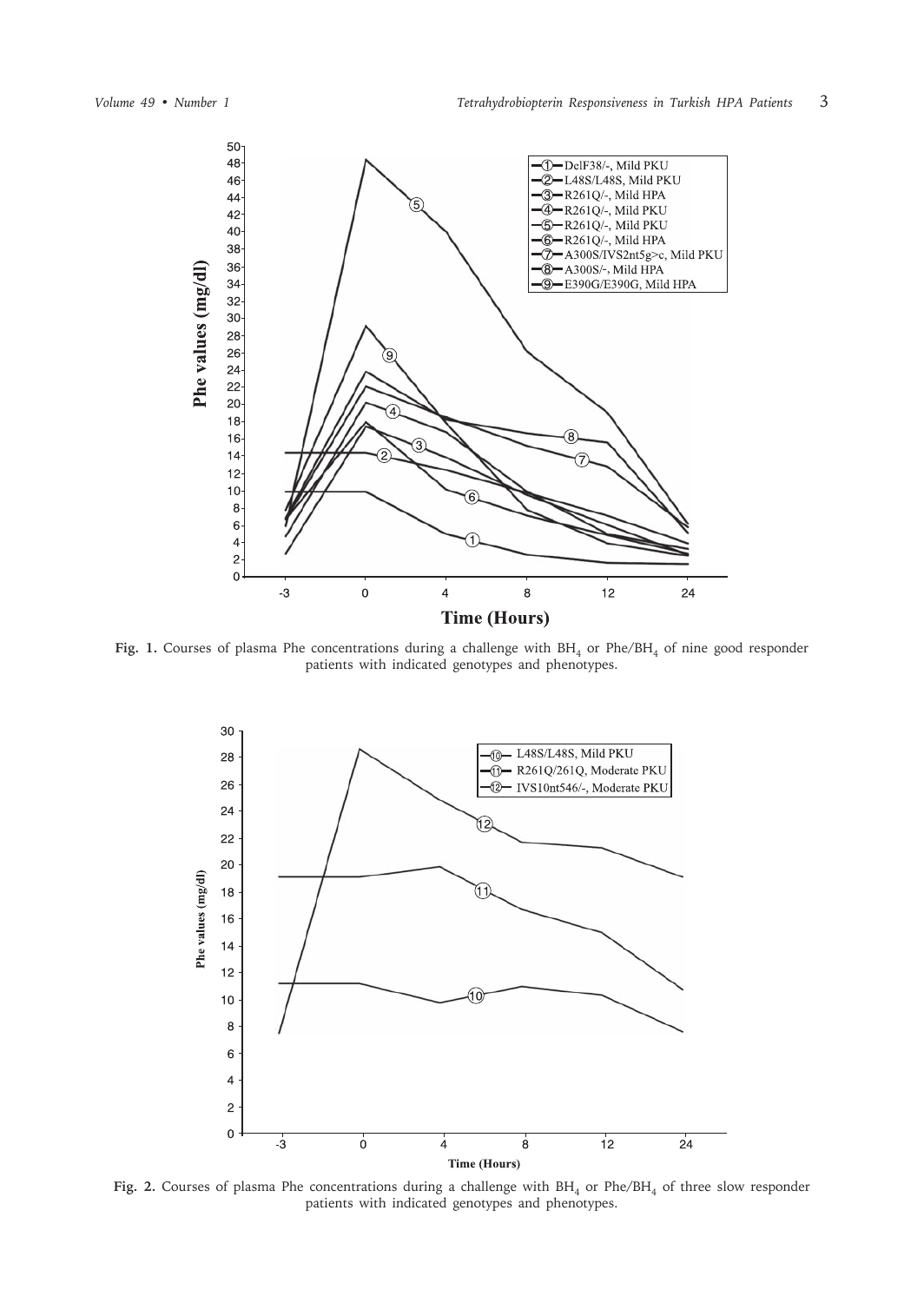

Fig. 3. Courses of plasma Phe concentrations during a challenge with BH<sub>4</sub> or Phe/BH<sub>4</sub> of nonresponders with indicated genotypes and phenotypes.

mutation in 1 allele. Four of them (genotype: IVS10nt546/R261Q, IVS10nt546/R261Q, IVS10nt546/-, IVS10nt546/-) did not respond to  $BH<sub>4</sub>$  while 1 (IVS10nt546/-) showed a 33% decline in Phe levels after 24 hours (a partial response). This is the second report of a splicing mutation potentially associated with BH<sub>4</sub> responsiveness<sup>10</sup>. As previously suggested, this response can be explained assuming that  $BH<sub>4</sub>$ exerts some effect on PAH gene transcription or PAH mRNA stabilization, which would increase the levels of normally spliced transcript and thus residual PAH protein and activity<sup>11,12</sup>.

The second common mutation in the Turkish population is  $R261Q^{13}$ . It causes a 30% residual enzyme activity in cell lysates and lies very close to one of the residues (H264) shown to interact directly with  $BH<sub>4</sub>$  analogue in the Phe crystal structure. It is conceivable this mutation will alter the tertiary structure of the catalytic domain. This may change the affinity of PAH for its cofactor, resulting in a higher Km for  $BH<sub>4</sub><sup>14</sup>$ . Different study groups reported that this mutation along with other mutations in the other allele is associated with  $BH<sub>4</sub>$  responsiveness<sup>15,16,17</sup>. Thus far, there is only one study in which responsiveness of the R261Q mutation is investigated in homoallelic state, and this patient exhibited a partial response<sup>18</sup>. In this study, a single dose  $BH<sub>4</sub>$  loading test was performed in 4

patients (2 mild, 2 moderate PKU) who were homozygote for the R261Q mutation. Three of 4 patients did not response to  $BH<sub>4</sub>$  while 1 moderate PKU patient showed a partial response. Phe/BH<sub>4</sub> loading test was performed to 4 other patients (2 mild PKU, 2 mild HPA) who carried this mutation in 1 allele. The mutation in the other allele was not known. All responded to  $BH<sub>4</sub>$  favorably. Two other patients with R261Q mutation in 1 allele and IVS10nt546 in the other did not respond to  $BH<sub>4</sub>$ . We concluded that patients who carry the R261Q mutation in homoallelic state could be slow responders and that long-term  $BH<sub>4</sub>$  loading test should be performed in these patients. The response of the R261Q mutation to  $BH<sub>4</sub>$ depends on allelic combination.

The L48S is another common mutation seen in the Turkish population<sup>13</sup>. It causes a variable metabolic phenotype and a 39% residual enzyme activity in cell lysates. It is located in the regulatory domain and associated with  $BH<sub>4</sub>$ response14. Although the exact mechanism of  $BH<sub>4</sub>$  response is not known, it is proposed that the mutation causes a Km variant of the enzyme or that  $BH<sub>4</sub>$  regulates PAH gene expression in patients with this mutation<sup>19</sup>. BH<sub>4</sub> response of 2 mild PKU patients was investigated in this study. Both were following a protein-restricted diet with poor compliance. No high Phe level (>11.39 mg/dl) was ever determined in one of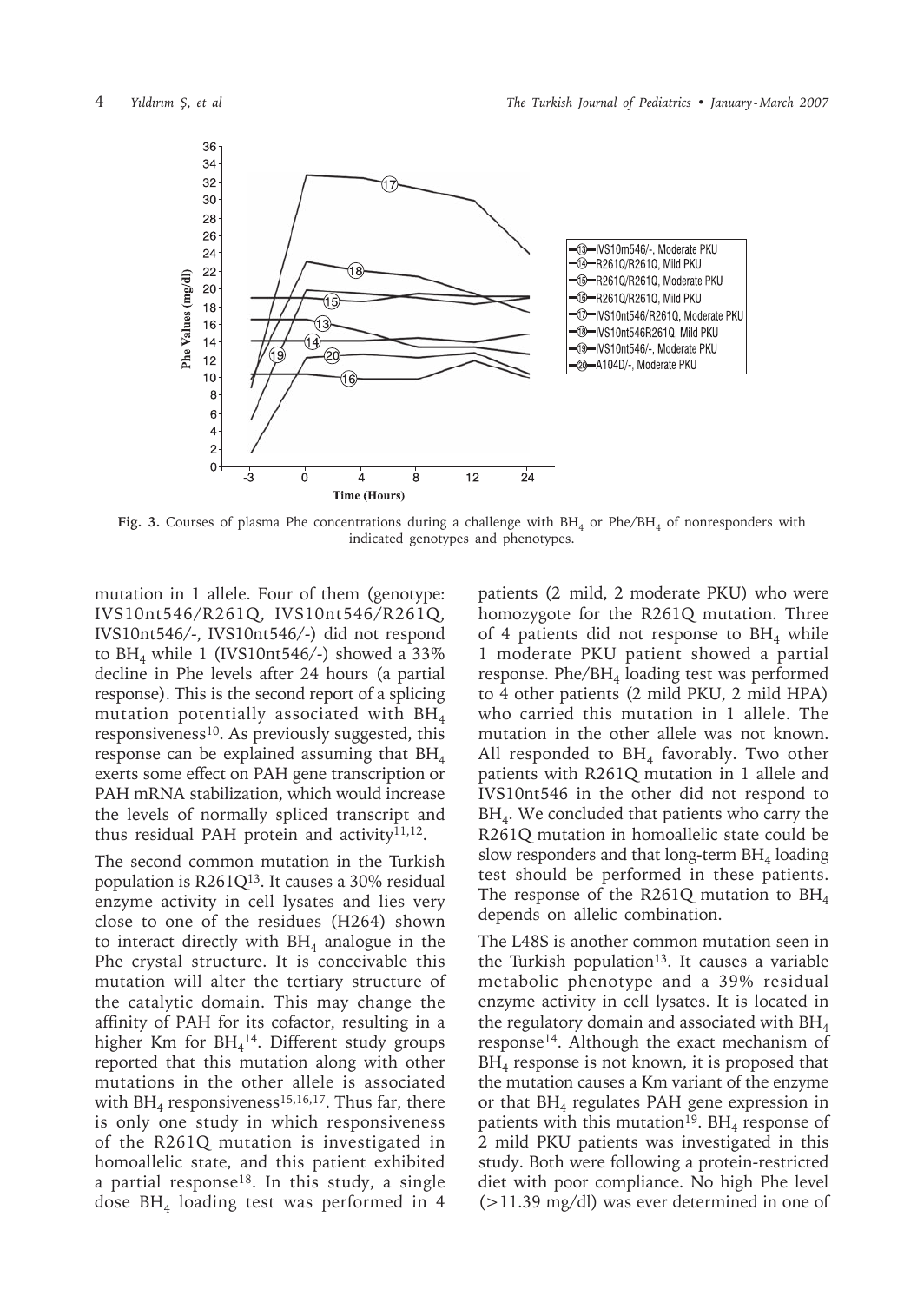the patients, in spite of his poor compliance, while the other patient's Phe levels reached 14.48 mg/dl, indicating their Phe tolerances were different. The patient with better tolerance responded to  $BH<sub>4</sub>$  favorably while the other patient responded partially. One can speculate that  $BH<sub>4</sub>$  responsiveness of mutations with variable metabolic phenotype may differ from patient to patient even if the same mutation is carried. This is the second report in which  $BH<sub>4</sub>$ responsiveness in PKU differs between patients with the same genotype<sup>20</sup>. We concluded that the L48S is associated with  $BH<sub>4</sub>$  response as in other studies and the response of the patient is related to Phe tolerance, which indicates residual enzyme activity.

The A300S is another mutation associated with  $BH<sub>4</sub>$  response<sup>3,10,16,21</sup> and is located in the catalytic domain of PAH<sup>14</sup>. Phenylalanine/BH<sub>4</sub> laoding test was performed in 2 mild PKU patients with A300S in 1 allele (A300S/-, A300S/IVS2nt5g>c), both of whom responded to  $BH<sub>4</sub>$  favorably. This study supports that A300S and IVS2nt5g>c are mild mutations associated with  $BH<sub>4</sub>$  response<sup>3,10,16,21</sup>.

The A104D mutation is located in the regulatory domain of PAH and causes a 26% residual enzyme activity<sup>14</sup>. When combined with K320 and Y414C mutations in the other allele, it is reported to be responsive to  $BH<sub>4</sub><sup>15,22,23</sup>$ . Our mild PKU patient with A104D in 1 allele did not response to  $BH<sub>4</sub>$ . We do not know if he carried an unknown null mutation in the other allele. We concluded that to confirm the relationship of the A104D mutation with  $BH<sub>4</sub>$  responsiveness, a  $BH<sub>4</sub>$  loading test should be performed to a patient homozygote for this mutation.

The E390G mutation is located in the catalytic domain of PAH and causes a 70% residual enzyme activity. It is known to be a mild mutation associated with  $BH<sub>4</sub>$  responsiveness<sup>14</sup>. Our mild HPA patient homozygote for E390G responded to  $BH<sub>4</sub>$ . However, when residual enzyme activity is high, some of the decline in the Phe concentrations after  $BH<sub>4</sub>$  may be spontaneous as previously suggested. A Phe loading test should be performed in these patients with a  $BH<sub>4</sub>$  loading test to see if the decline is more rapid $21$ .

Our mild PKU patient with delF39 in 1 allele exhibited an excellent response to  $BH<sub>4</sub>$ , and  $BH<sub>4</sub>$ responsiveness of this mutation is supported $^{24}$ .

To date, no  $BH<sub>4</sub>$  loading tests have been performed in PAH-deficient patients from Turkey. We have observed  $BH<sub>4</sub>$  responsiveness in common mutations seen in the Turkish population. All our mild HPA patients and 55% of our mild PKU patients responded to  $BH<sub>4</sub>$  favorably. An additional 11% of mild PKU patients responded partially. Our moderate PKU patients did not show a full response; 28% responded partially.

Our study was limited to loading tests performed within 24 hours after  $BH<sub>4</sub>$  administration and it was obvious that some patients responded very slowly. We concluded that long-term  $BH<sub>4</sub>$ loading test should be done in patients who have moderate or classical PKU to confirm that they are not responsive to  $BH<sub>4</sub>$ . As previously reported, milder cases of PKU are more likely to be responsive to  $BH<sub>4</sub>$  treatment, since lower Phe levels and higher amounts of residual PAH can be expected<sup>14</sup>.

The other point to be considered is the possibility of spontaneous Phe elimination in patients in whom  $Phe/BH_4$  loading test is performed. To investigate this point, the Phe loading test should be performed in the patients who underwent  $Phe/BH_4$  loading test. Nevertheless, we believe that starting daily  $BH<sub>4</sub>$  therapy in responsive patients with this information would be practical and that long-term therapy would confirm the  $BH<sub>4</sub>$ responsiveness of these patients.

Since there are too many mutations and too many patients are compound heterozygote, it is difficult to predict  $BH<sub>4</sub>$  response based solely on genotype, especially for inconsistent phenotypes. Thus, we conclude that the best means of selecting patients who are more likely to benefit from  $BH<sub>4</sub>$  administration is by performing the  $BH<sub>4</sub>$  loading test and if the patient's metabolic phenotype is moderate or classic, long-term  $BH<sub>4</sub>$  administration would be more appropriate.

### **Acknowledgement**

We are grateful to Schircks Laboratories-Switzerland and Numil Company-Turkey for providing tetrahydrobiopterin tablets for this study and to Dr. N. Blau-Switzerland for evaluation of patients' pterin profile and dihydropteridine reductase activity. We also thank all patients and their parents for participating in this study.